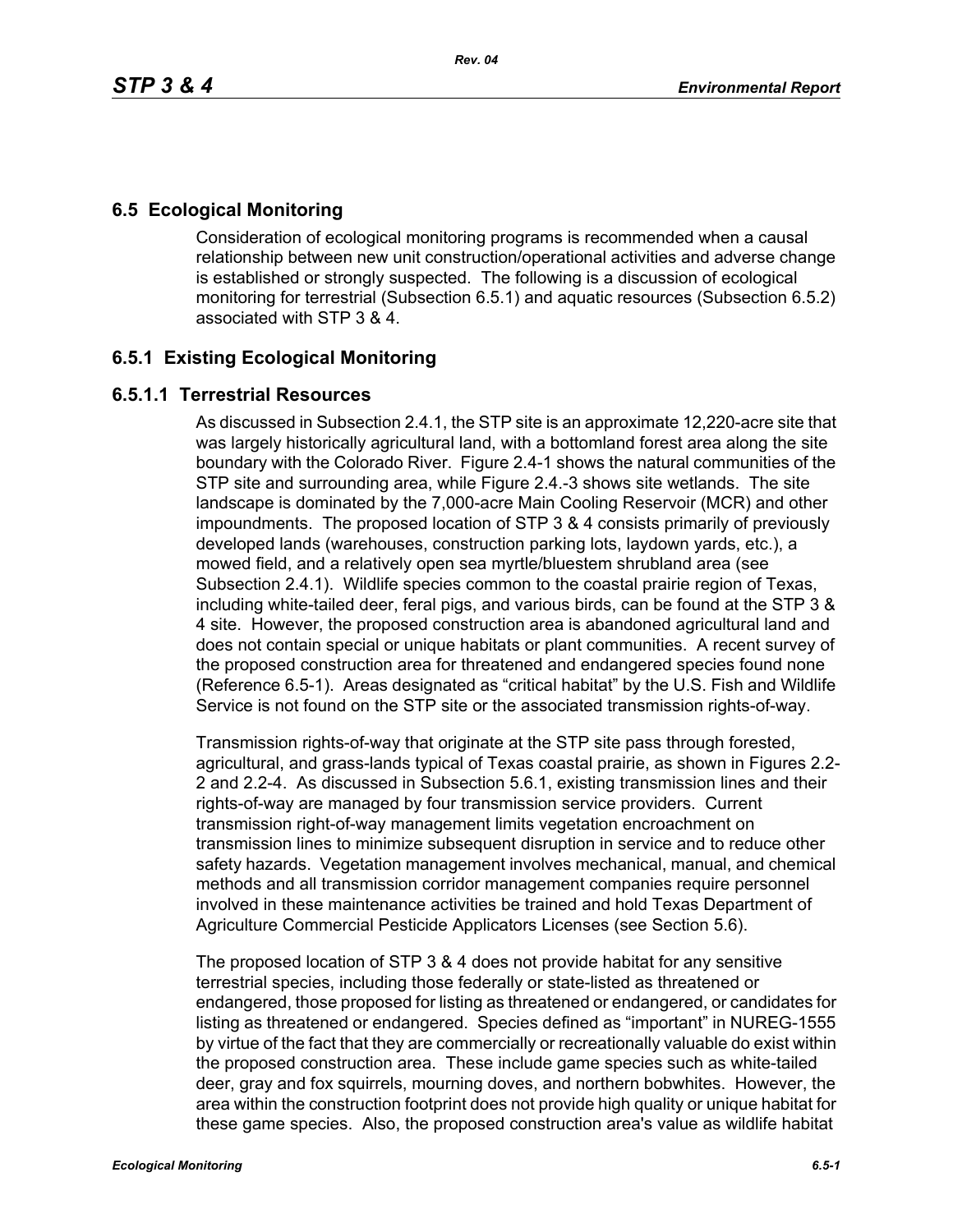is diminished by its proximity to STP 1 & 2 and associated infrastructure, with their human activity and noise.

Several drainage ditches are located within the construction footprint of STP 3 & 4 (Reference 6.5-1, see also Subsection 4.3.1). Twenty-nine wetlands and the relocated Little Robbins Slough are near the construction footprint. No other important habitats as defined by NUREG-1555 exist within the proposed construction area.

Regulatory agencies have not required ecological monitoring of the STP site or its associated transmission rights-of-way since the period of reservoir filling (mid-1980s) and there is no ongoing monitoring.

#### **6.5.1.2 Aquatic Resources**

STPNOC is currently conducting studies of aquatic communities in the vicinity of the STP site to support the STP 3 & 4 license application to the NRC. These studies are to assess the potential environmental impact of licensing STP 3 & 4 as required by the National Environmental Policy Act. The following aquatic studies will be conducted over the 2007-2008 timeframe.

STPNOC has commissioned ENSR Corporation (Houston, Texas) to survey the fish of the MCR, shown in Figures 2.4-1 and 2.4-2. The 7,000-acre MCR will be sampled based on five fixed sampling stations (circulating water intake area, circulating water discharge area, makeup water area, central levee area, and blowdown area) and three distinct sections (or regions) of the MCR. Sampling began in spring 2007 and will be repeated quarterly (summer, fall, winter, spring) for one year.

Four diverse gear types are used to collect aquatic samples, ensuring that a range of habitats is sampled. Paired otter trawls are being used to sample five fixed and five random stations each quarter. Experimental monofilament gill nets (multiple panels, different mesh sizes) are used to sample each of the three MCR regions quarterly. A large (100-foot- long by 20-foot-long) purse seine is used to sample each region of the MCR each quarter. Standard wire minnow traps are used to sample small fish in the littoral zone of the MCR. These traps are placed adjacent to gill net sets in each region of the MCR on a quarterly basis. The study is intended to yield a list of fish species present, a measure of species richness, and an assessment of relative abundance, as indicated by catch-per-unit effort.

An impingement and entrainment study began in spring 2007 at the Circulating Water Intake Structure to assess potential seasonal impact on aquatic species from operations of the intake structure. These studies will continue to be conducted biweekly or monthly—depending on the season—for one year. Operations personnel will be assisting in the study by operating the traveling screens at frequencies selected to assess impingement on the screens.

Sampling of fish in the Colorado River was conducted beginning in late summer 2007 and will continue through the end of the year to assess fish populations in the lower Colorado River that may be impacted by operation of the Reservoir Makeup Pumping Facility (RMPF). This sampling is intended to supplement lower Colorado River fish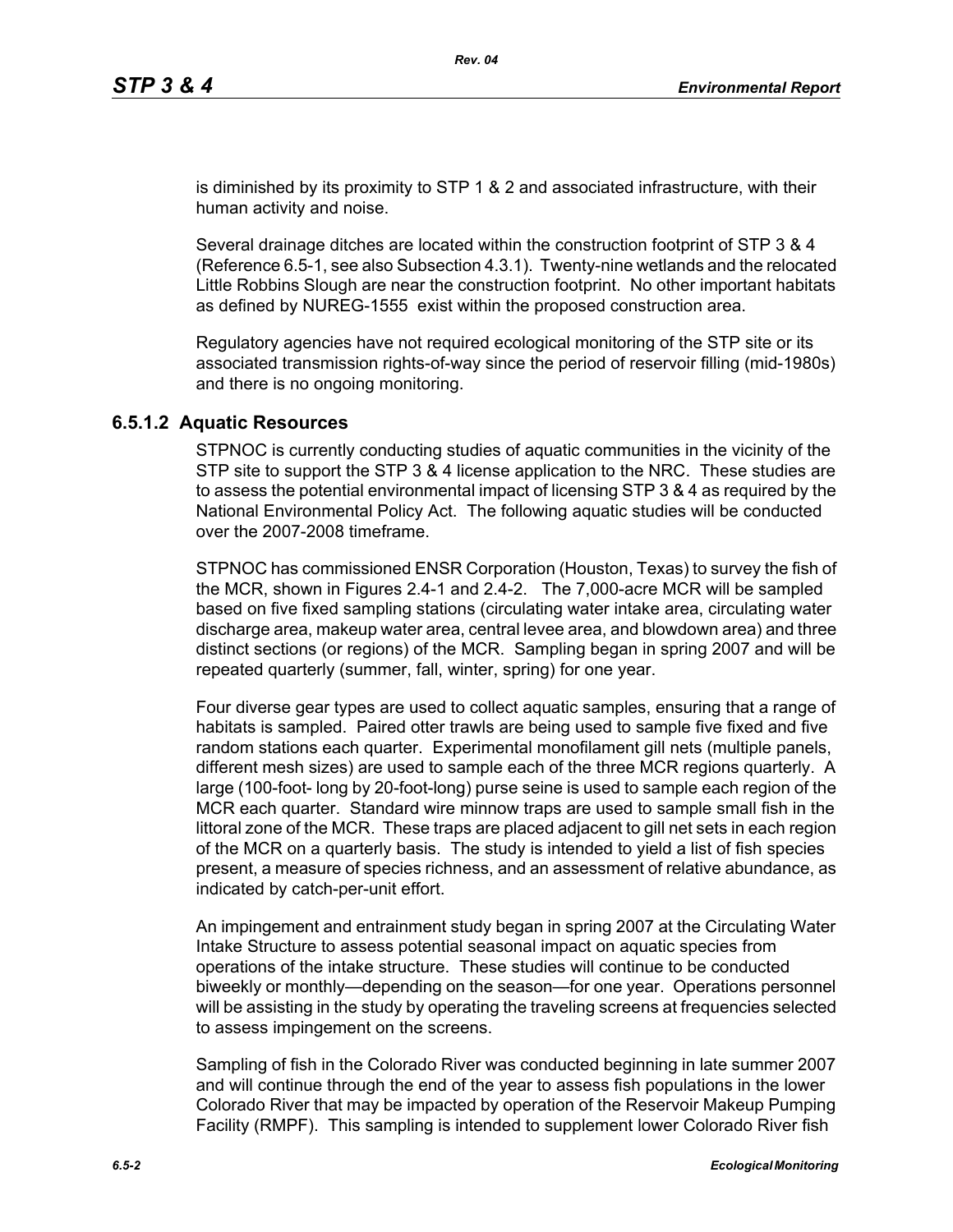surveys planned by Texas Parks and Wildlife Department's (TPWD) Coastal Division. The TPWD initially planned to begin fish sampling in late spring or early summer of 2007, but now expects to begin sampling in 2008. Figure 2.4-2 shows the reach of the lower Colorado River that will be sampled by the TPWD.

### **6.5.2 Construction, Preoperational, and Operational Monitoring**

### **6.5.2.1 Terrestrial Resources**

The STP 3 & 4 area consists primarily of previously developed lands, a mowed field, and abandoned agricultural lands that have converted to sea myrtle/bluestem shrubland. The resulting diversity of plant species in this area is relatively low. Similarly, the STP 3 & 4 area does not provide exclusive habitat for rare or important species; however, game species common to Texas coastal prairie may be minimally impacted. Therefore, construction will not reduce the local or regional diversity of plants or plant communities. The potentially impacted sea myrtle/bluestem shrubland in the construction footprint is also commonly available at other locations on the STP site as well as offsite. Thus, the potential displacement and construction-related mortality of wildlife will be small relative to regional wildlife populations. Within the construction footprint, one large drainage ditch will be relocated. Potential impacts to wetlands in and near the STP 3 & 4 site will be minimized by best construction management practices employed by STPNOC during construction activities.

Operation of STP 3 & 4 will result in a 2-foot increase in water level in the MCR (see Subsection 4.3.1). However, this increase is not expected to negatively impact the waterbirds nesting on the internal dikes or the waterbirds that forage, drink, or rest in the reservoir.

No important species (other than previously discussed common game species) or habitats will be negatively impacted by construction or operation of STP 3 & 4. Since the plant community on the site does not comprise high quality habitat, monitoring of terrestrial plant and animal species during plant construction, preoperational, or postoperational periods is not warranted and is not proposed.

No new transmission rights-of-way outside the STP site will be constructed for STP 3 & 4, but some upgrading of conductors would be necessary. There would be small ecological impacts associated with noise/movement of construction equipment and workers involved in changing out conductors and replacement of towers by the transmission service providers. This kind of work normally involves a crew with several flatbed "conductor trucks" (carrying large cable spools) and large bucket trucks. A variety of birds, small mammals, and larger mammals (white-tailed deer) could be disturbed by this activity, but the impact of this disturbance in most circumstances would be trivial, for example animals moving away or avoiding the area for several days while crews are working. Nesting of some ground-nesting birds (e.g., Northern bobwhite, wild turkeys, meadowlark, horned lark, killdeer) could be disrupted if these species are present and if the work is carried out during spring/early summer nesting period. If work were carried out in non-nesting periods, impacts to ground-nesting birds could be avoided. Considering the relatively small amount of ground activity necessary for construction activities and the availability of alternative ground-nesting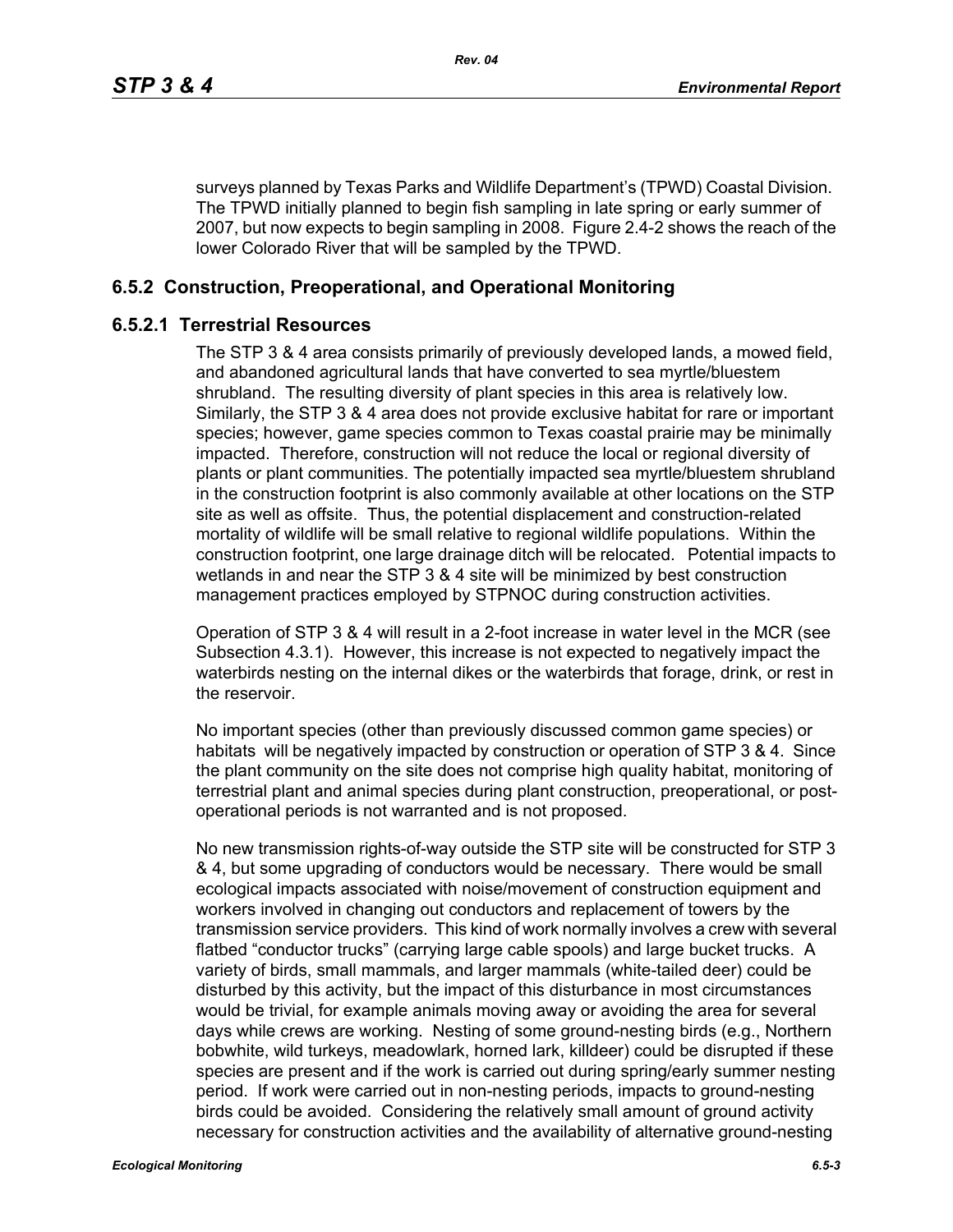land, the impact is expected to be SMALL. Given the low level of anticipated impacts, monitoring is not warranted or proposed.

### **6.5.2.2 Aquatic Resources**

As discussed in Subsection 4.3.2, construction of STP 3 & 4 could impact several small drainages in the construction area. It is possible that some disturbed soil from construction sites could be deposited as sediment in onsite wetlands, ditches, sloughs, and impoundments with storm water runoff. However, best construction management practices would reduce the amount of erosion and sedimentation associated with construction, and would limit impacts to aquatic communities in down-gradient water bodies. A Storm Water Pollution Prevention Plan that specifies methods for control of erosion and sedimentation will be in place before construction in accordance with Texas Commission of Environmental Quality guidelines (Reference 6.5-2). Given that no rare or unique aquatic species have been identified in the construction zone and any adverse impacts from construction will be small, localized, and temporary, STPNOC concludes that no monitoring of aquatic communities in the construction area is warranted.

Impacts of the STP 1 & 2 RMPF on aquatic communities were evaluated in the 1970s and 1980s (see Subsection 5.3.1), addressing NRC concerns about potential impingement and entrainment impacts during both wet (high-river flow) and dry (lowriver flow) periods. These studies encompass the range of Colorado River flow and salinity conditions. Because the historical studies cover the range of flow and salinity conditions experienced at the STP site and address impacts to both wet-year fish assemblages (more freshwater species) and dry-year fish assemblages (more marine/estuarine species), STPNOC believes no additional studies of impingement and entrainment are necessary. Impacts from STP 3 & 4 may be conservatively extrapolated from existing studies, adjusting for the additional volume of water pumped from the Colorado River to the MCR. Because the impacts of the STP RMPF have been assessed under a range of operating conditions and long-term monitoring of Matagorda Bay fish and shellfish populations suggests that STP 1 & 2 have had little or no impact on these populations (see Subsections 2.4.2 and 5.3.1), STPNOC has concluded that no additional aquatic monitoring is warranted.

As discussed in Subsections 5.3.1 and 5.3.2, no protected aquatic species should be affected by operation of STP 3 & 4. Some commercially and recreationally important finfish and shellfish (e.g., brown shrimp, blue crab, striped mullet, red drum) may be impinged or entrained at the RMPF during periods of low Colorado River stream flow. However, impacts are expected to be minimized because STPNOC diverts river water for MCR makeup during high-flow periods when these species are not present. Impingement and entrainment losses would be SMALL in any case, and would not destabilize important fish or shellfish communities, as demonstrated (see Subsections 2.4.2 and 5.3.1) by stable or expanding populations downstream in Matagorda Bay.

#### **6.5.3 Conclusions**

Based on the above discussion, STPNOC has concluded that the impacts of construction and operation of STP 3 & 4 on both terrestrial and aquatic resources are